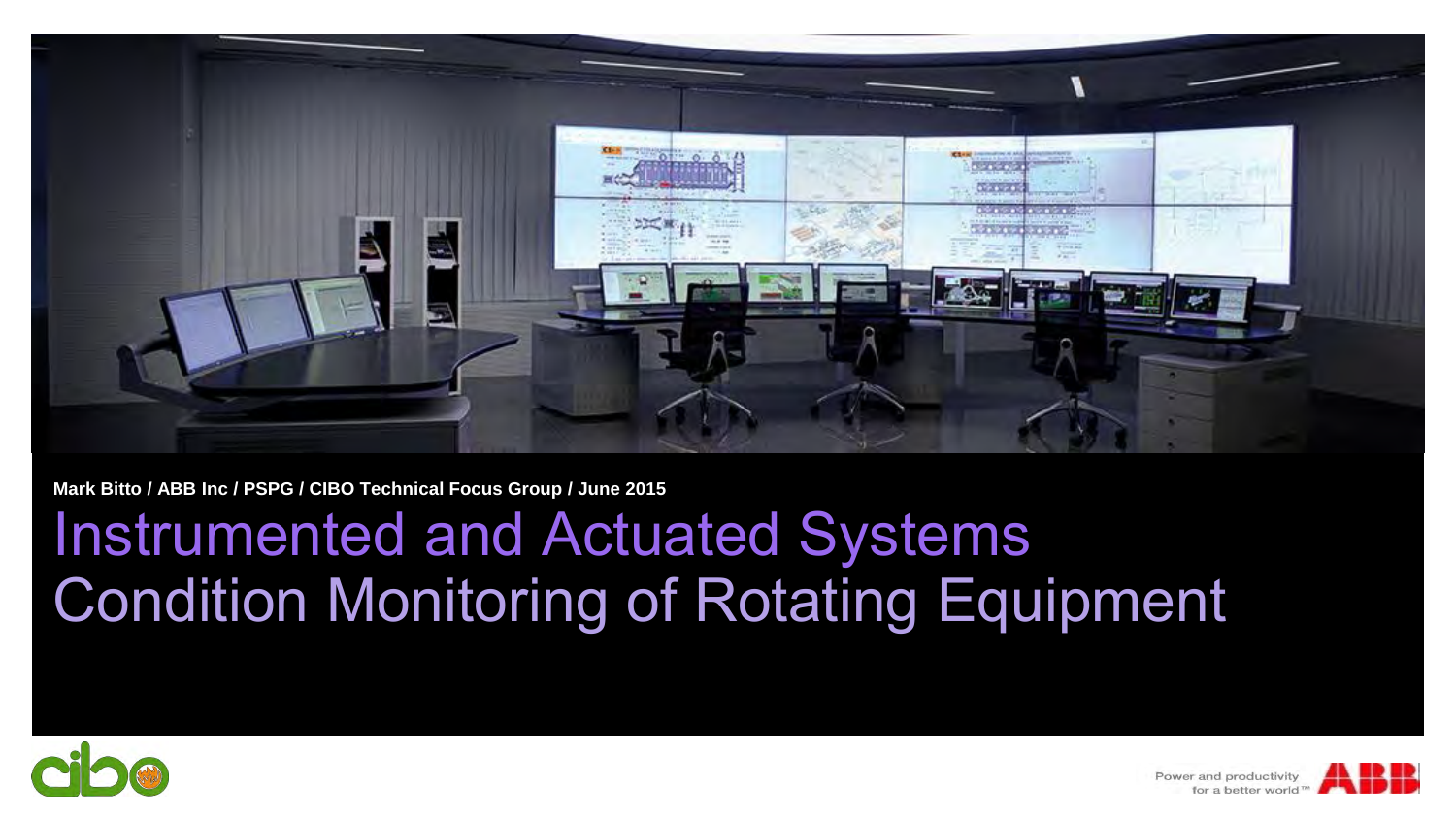## Condition monitoring of rotating equipment About the speaker



Speaker name: Mark Bitto

- Company name: ABB Inc.
- 
- 

 Speaker title: Global Products Marketing Manager Product Group Automation Products BU Power Generation

Location: Wickliffe, OH, USA

 Contact: [mark.bitto@us.abb.com](mailto:mark.bitto@us.abb.com) [www.abb.com/symphonyplus](http://new.abb.com/power-generation/symphony-plus)

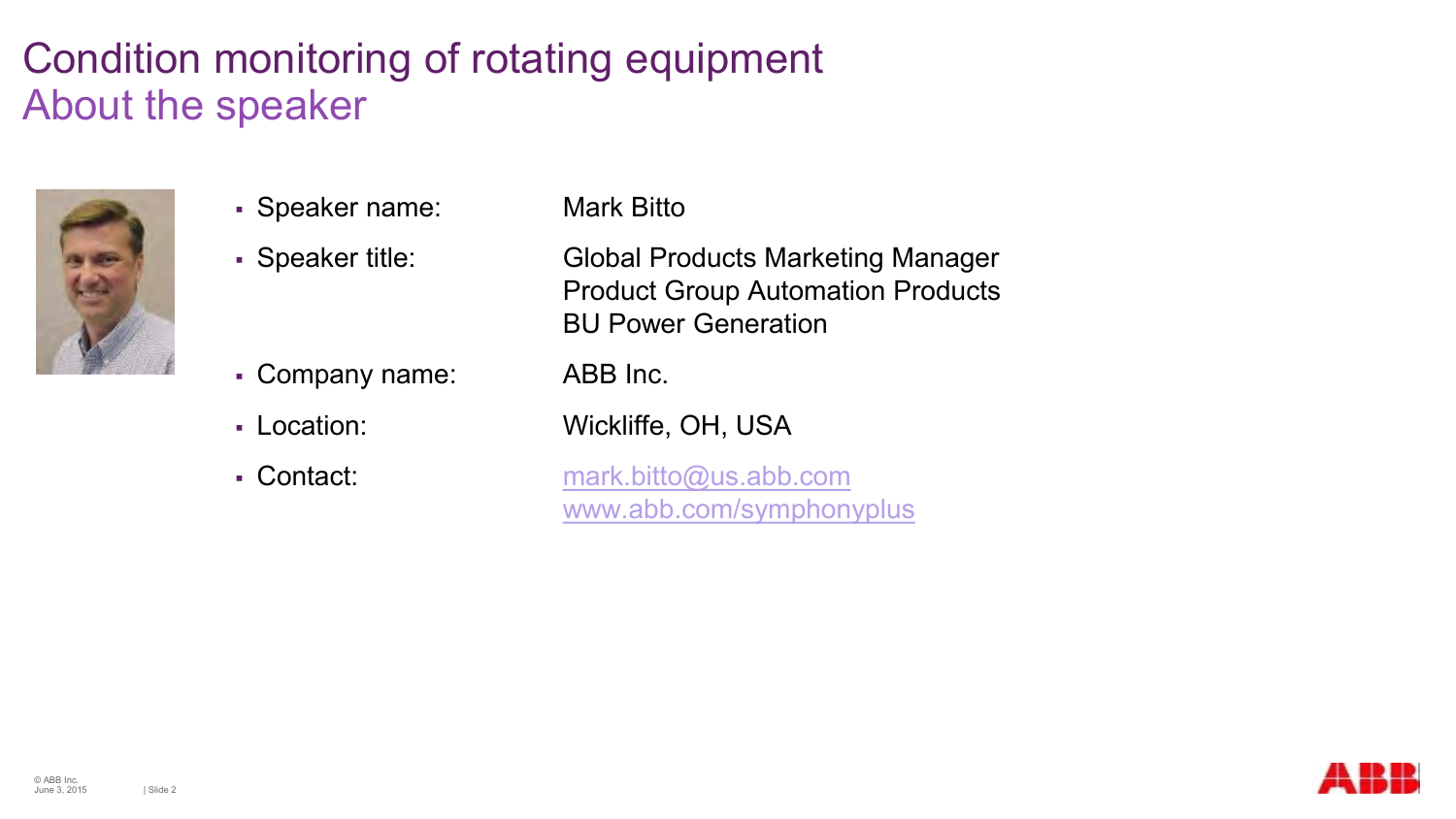## Condition monitoring of rotating equipment Asset management and optimization



- Wealth of plant data used to identify and alert on degrading asset performance before failure occurs
- All asset levels: field devices, process / electrical / environmental equipment, control loops, power supplies, communication and network equipment, etc.
- Moves maintenance from corrective maintenance program to proactive or predictive maintenance program

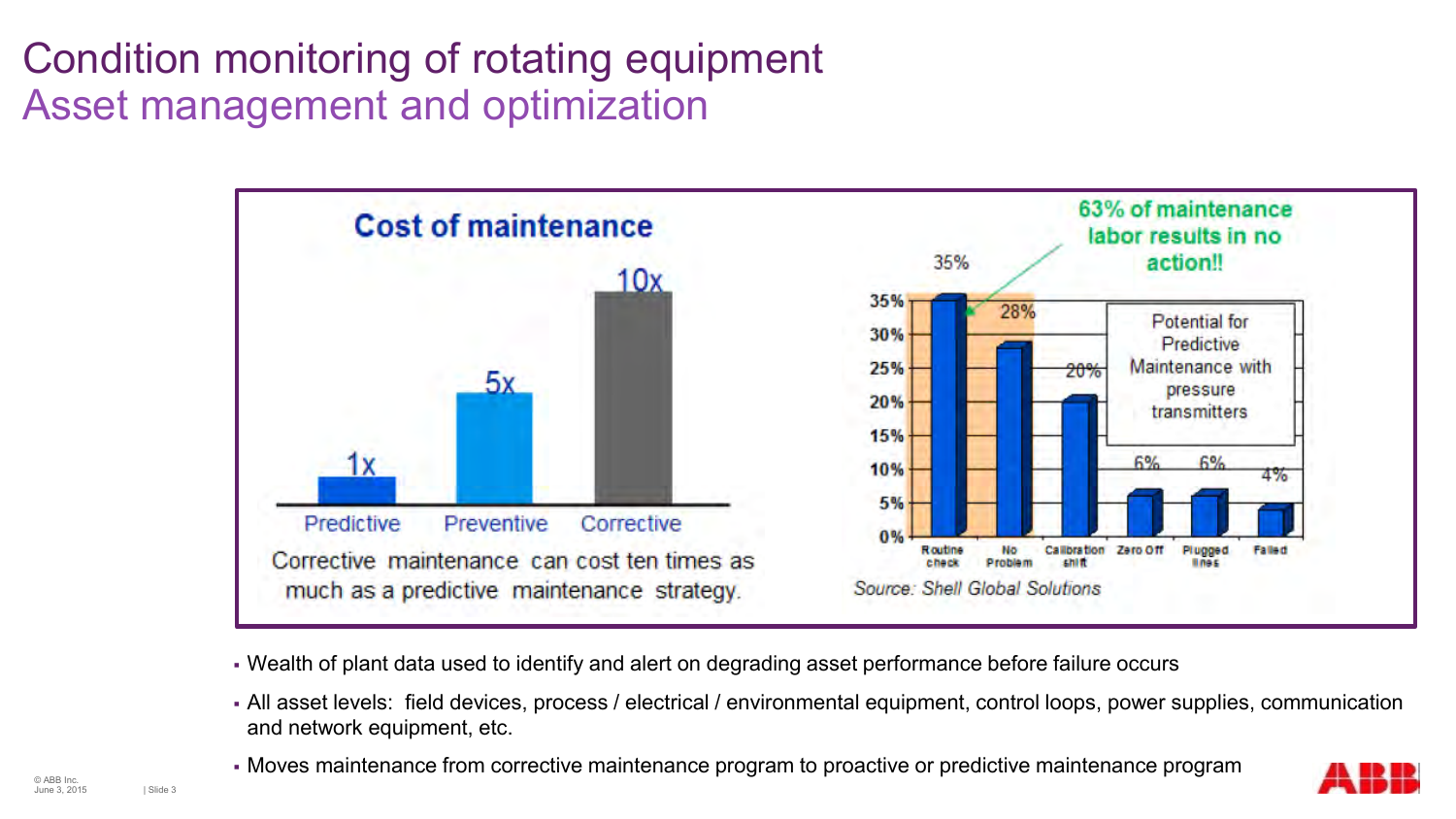## Condition monitoring of rotating equipment Why is it important?



Measurement of vibration levels can detect degrading performance -- The greater the vibration, the less the "smoothness," and the greater the potential for equipment failure or unplanned shutdown





- Rotating machines are the backbone of nearly all major plant operations
	- Steam and gas turbines
	- Motors
	- Generators
	- Agitators
	- Fans, pumps and compressor systems
- Modern reliability studies show that nearly 66% of all machine failures occur randomly –*with early but often undetected warning signs*

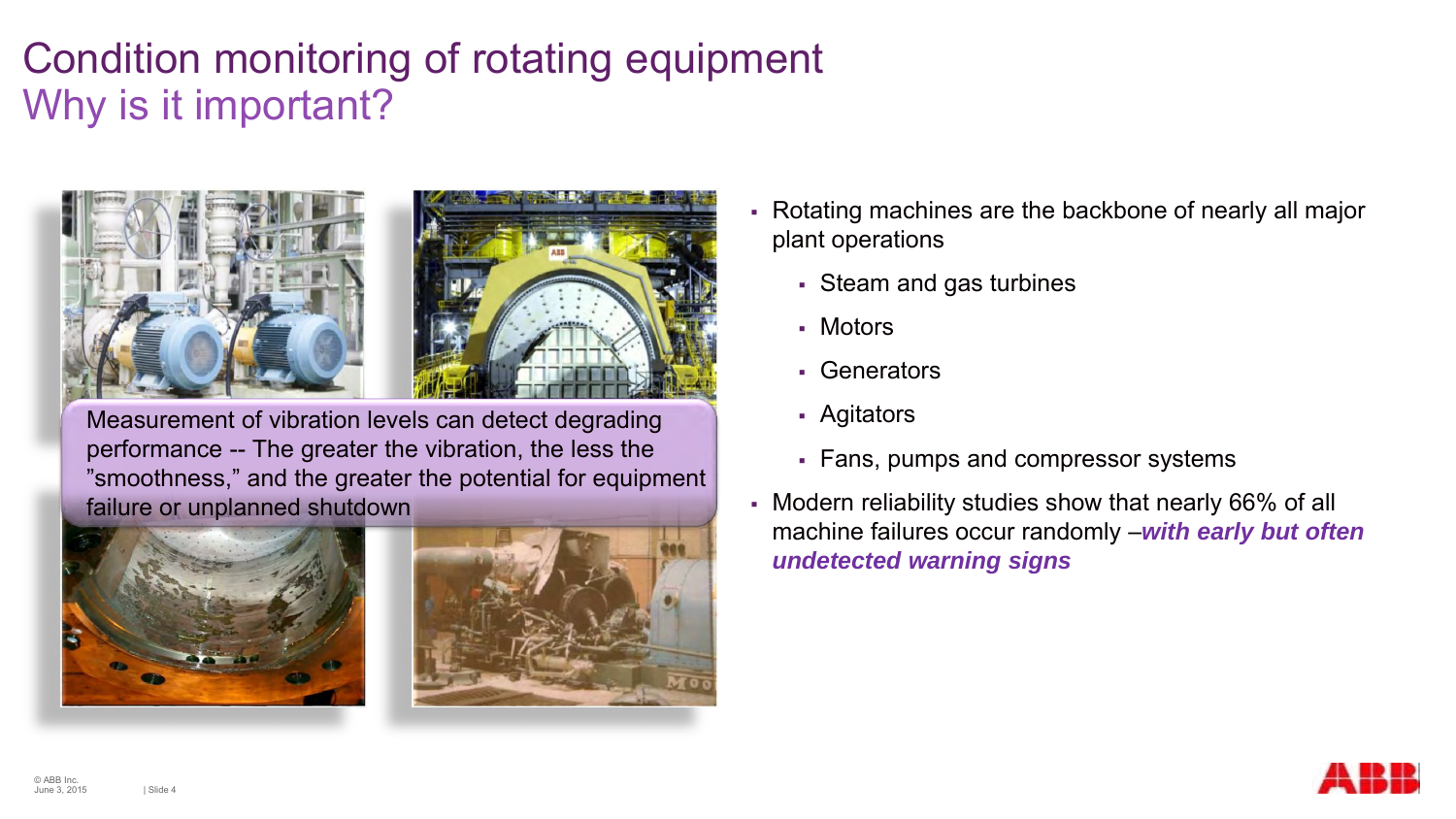## Condition monitoring of rotating equipment Vibration related machine problems: Causes



#### **Consequences**

- Catastrophic machine failure
- Parts fatigue failure
- Loss of efficiency & production quality
- Human safety factors: annoyance, injury, death
- Function: Machine has moving components which are subject to forces due to dynamics of motion: rotation, cyclic motions, impacts
- Inadequate design: Machine elements and surfaces are not designed to deal with functional forces, and the resulting non-functional motions are of larger amplitude than desired/designed
- Manufacturing processes: Machine surfaces and parts are not made according to spec and/or required tolerances, allowing for either too loose or too tight fits, contributing to rubs, impacts, etc.
- Installation: Many opportunities during installation to create poor vibration scenarios: misalignment of train elements (motor/fan or motor/pump), misalignment of bearings and couplings, loose foundations and bolting to foundation, faulty component application
- *Wear and Abuse: Typically due to poor maintenance practices, not solving issues, not monitoring for problems*
- *Operational maintenance: Reactive maintenance strategy, run to failure, inappropriate routine & periodic maintenance, creating longterm problems with components*

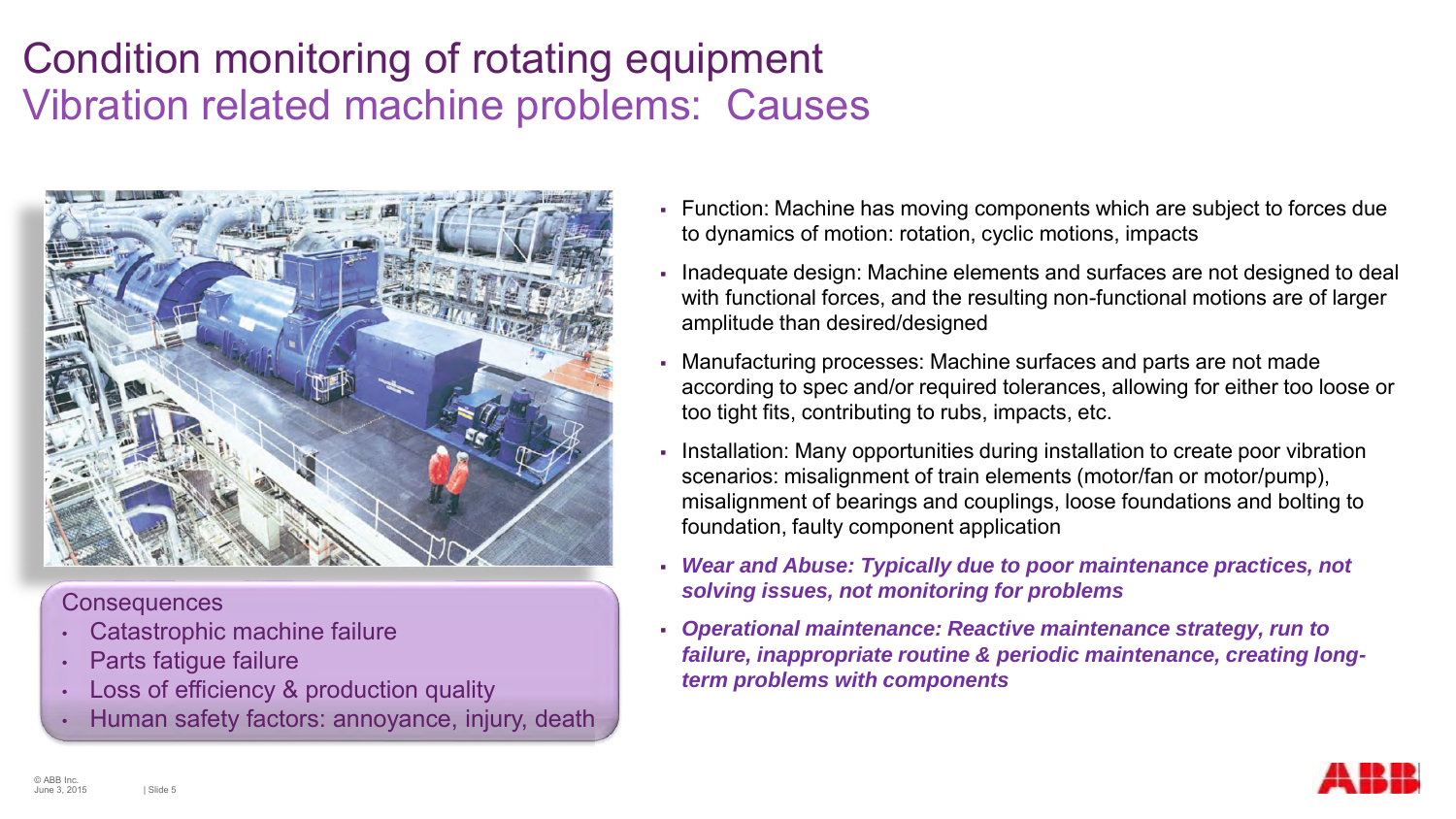## Condition monitoring of rotating equipment Relation between vibration and bearing life

#### **Impact of Vibration Reduction on Bearing Life**

(Assuming Dynamic Load is the Major Force Component)

|                          | % Increase in Bearing Life |                                       |
|--------------------------|----------------------------|---------------------------------------|
| % Reduction in Vibration | <b>Ball Bearings</b>       | <b>Other Rolling Element Bearings</b> |
| 5                        | 17                         | 19                                    |
| 10                       | 37                         | 42                                    |
| 15                       | 63                         | 72                                    |
| 20                       | 95                         | 110                                   |
| 25                       | 137                        | 161                                   |
| 30                       | 192                        | 228                                   |
| 40                       | 363                        | 449                                   |
| 50                       | 700                        | 908                                   |

Source: L. Douglas Berry, Vibration Versus Bearing Life, Reliability, Vol. 2, Issue 4, November 1995

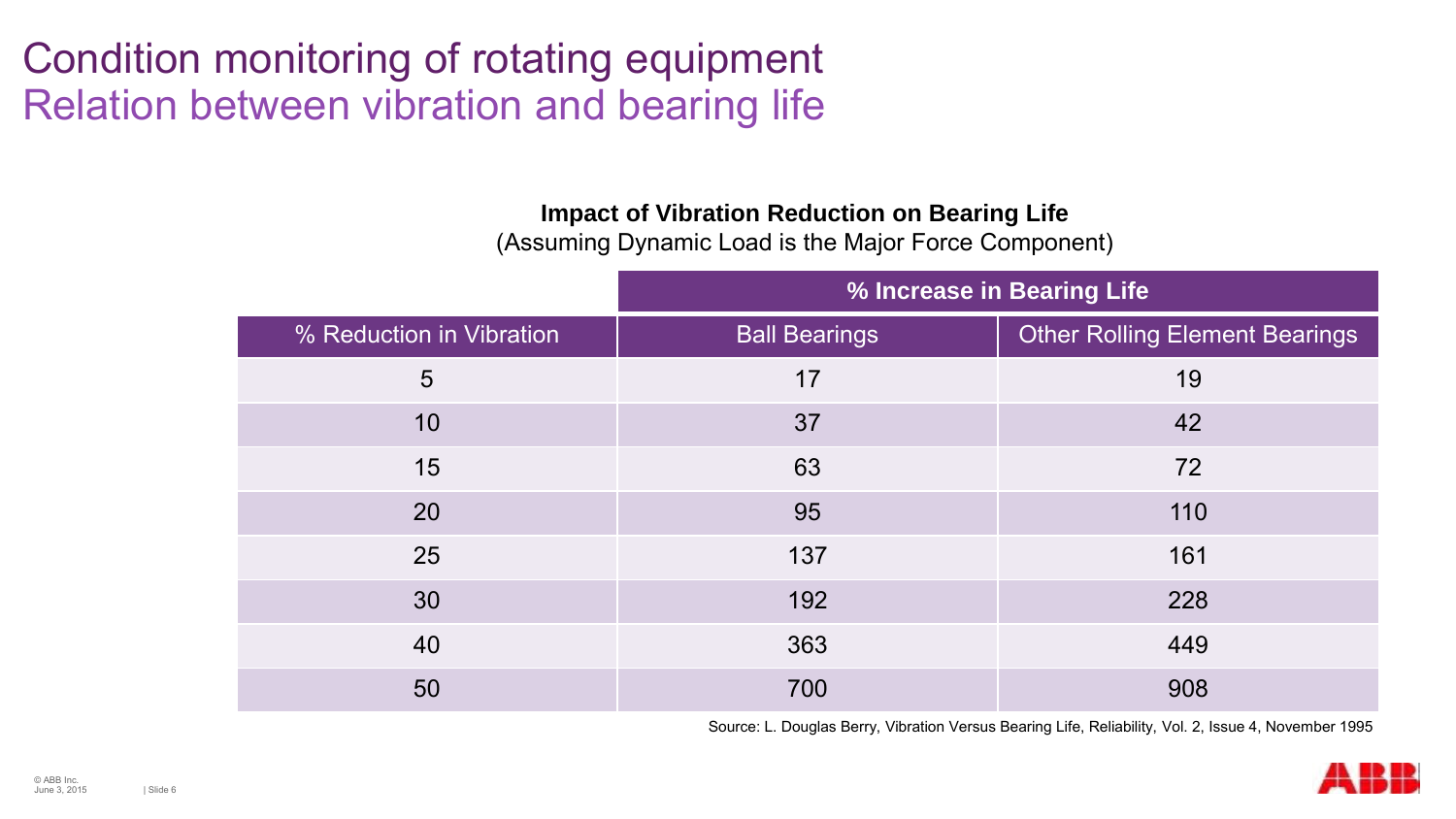## Condition monitoring of rotating equipment Realizing the value of a proactive / predictive maintenance strategy

An active maintenance strategy with structured work process and modern tools enables early fault detections, reduces costs and avoids expensive breakdowns



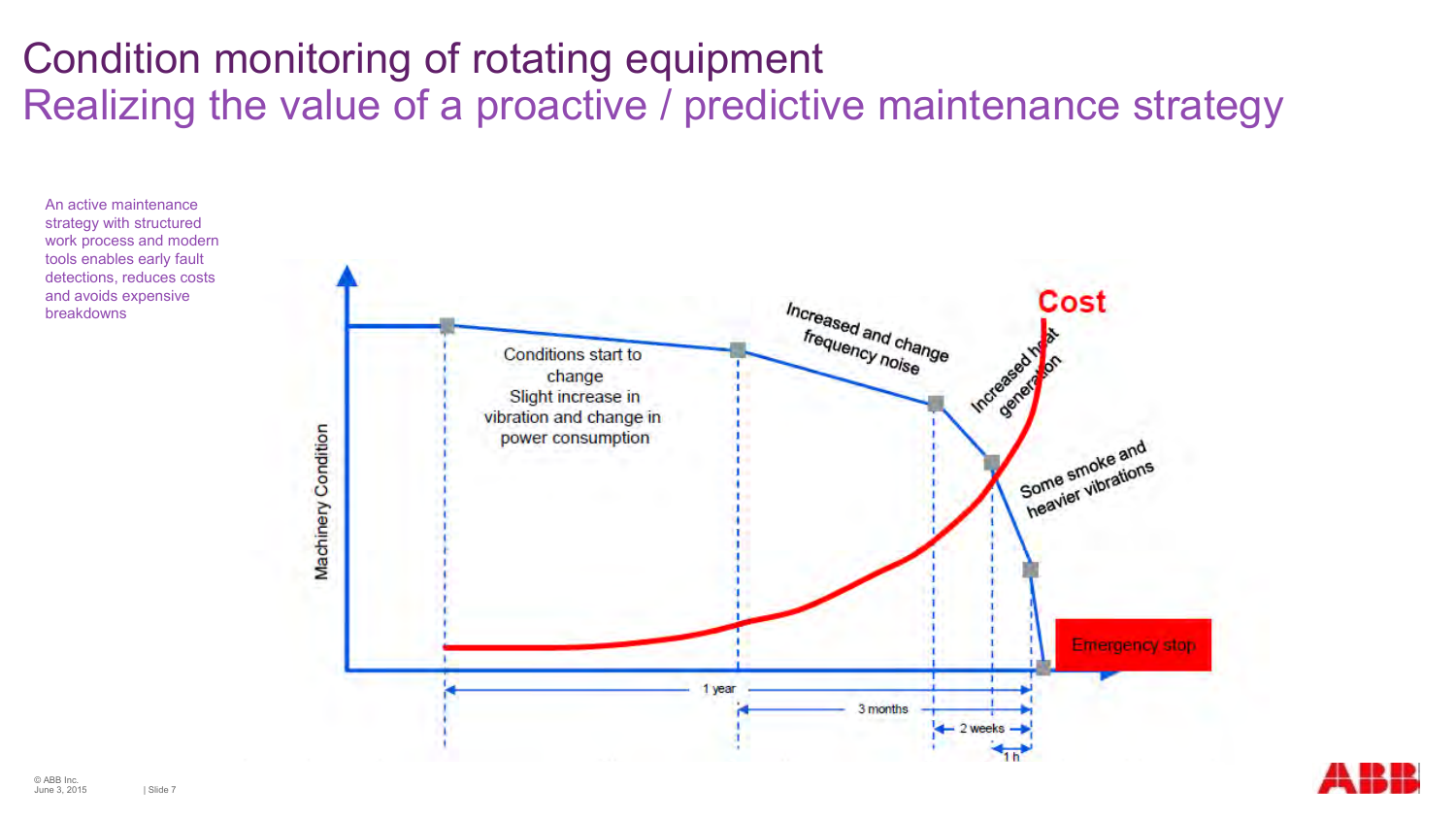## Condition monitoring of rotating equipment Realizing the value of a proactive / predictive maintenance strategy

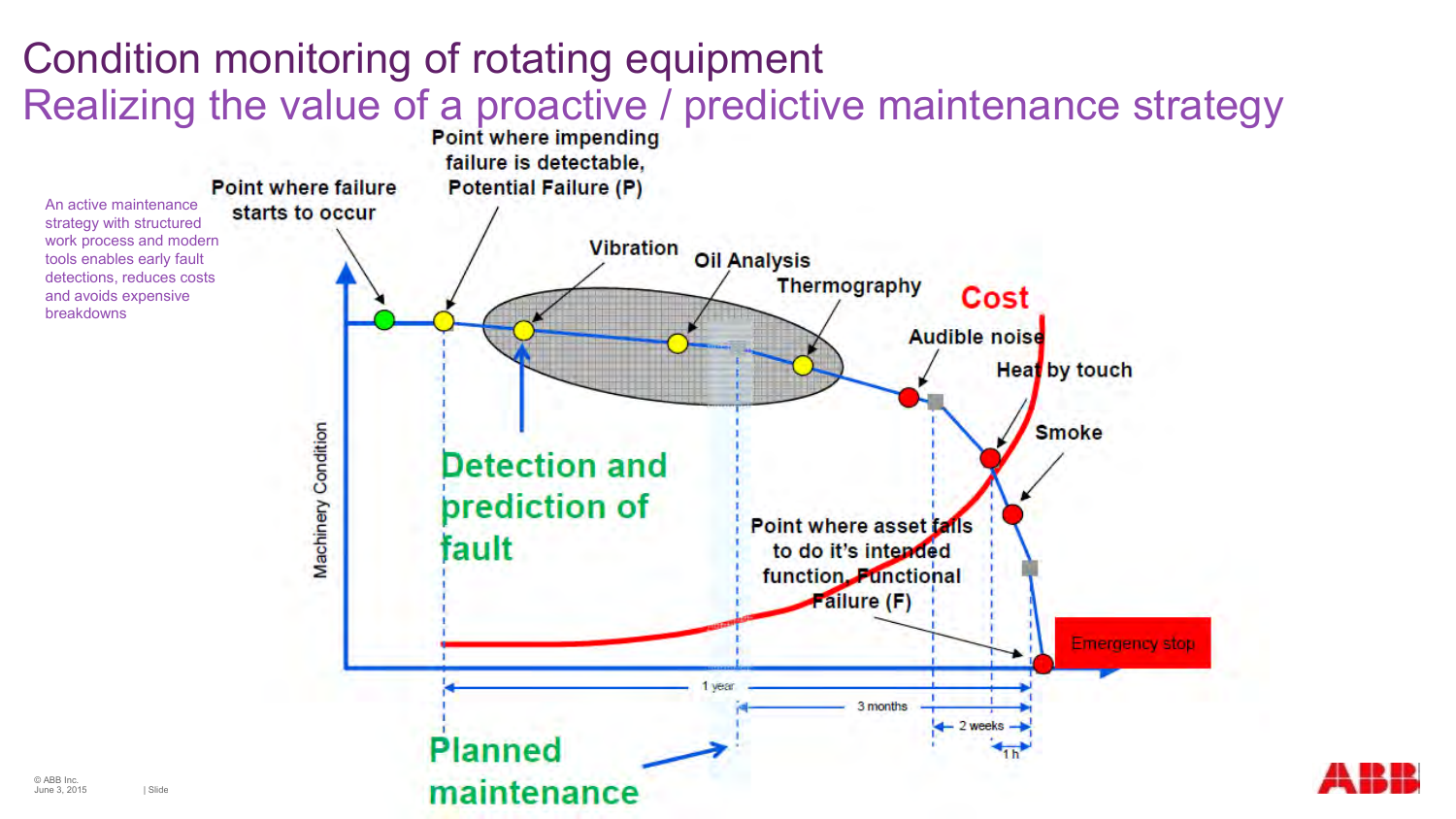## Condition monitoring of rotating equipment Major measurement categories



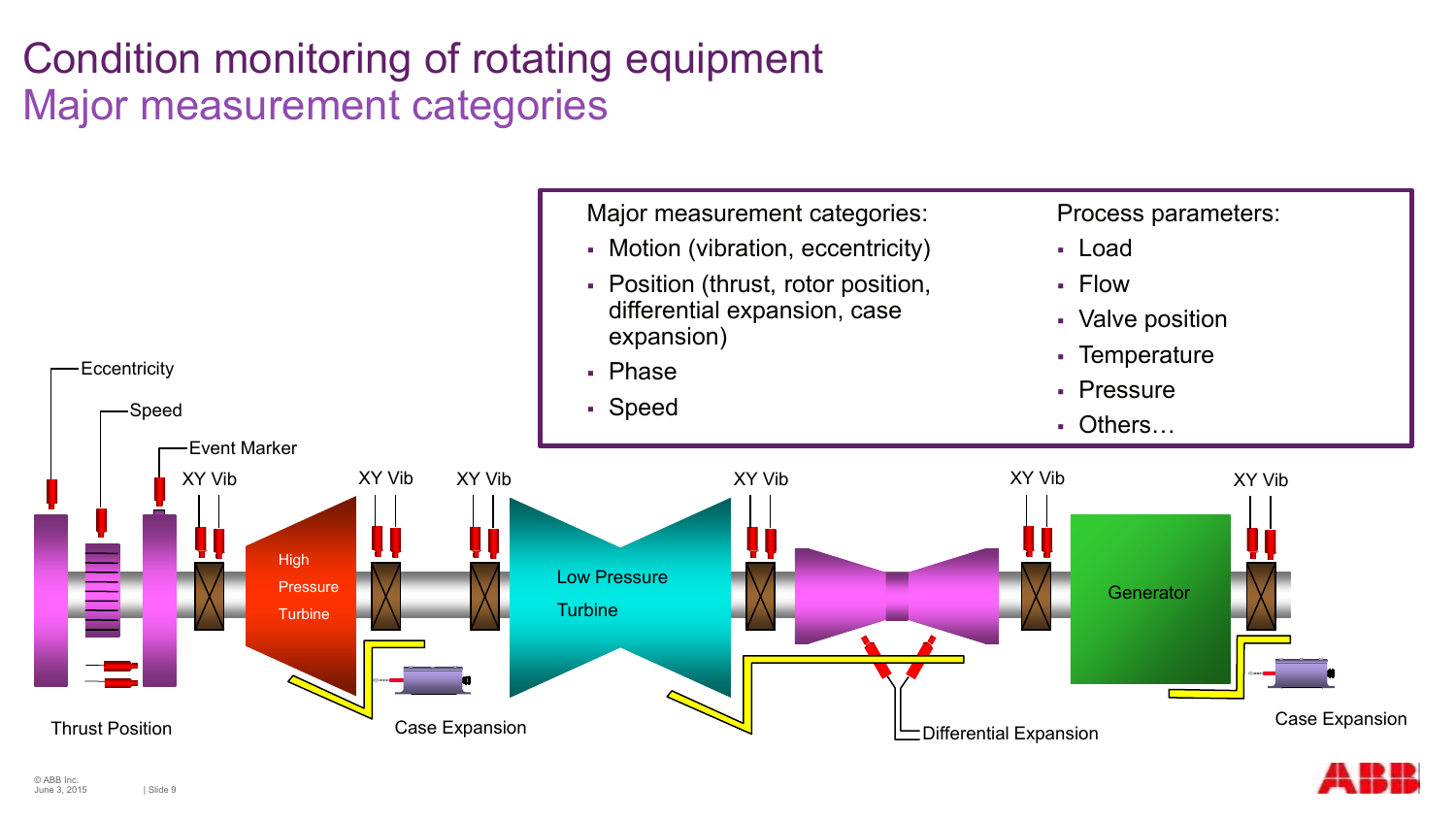### Condition monitoring of rotating equipment Prioritizing asset management focus



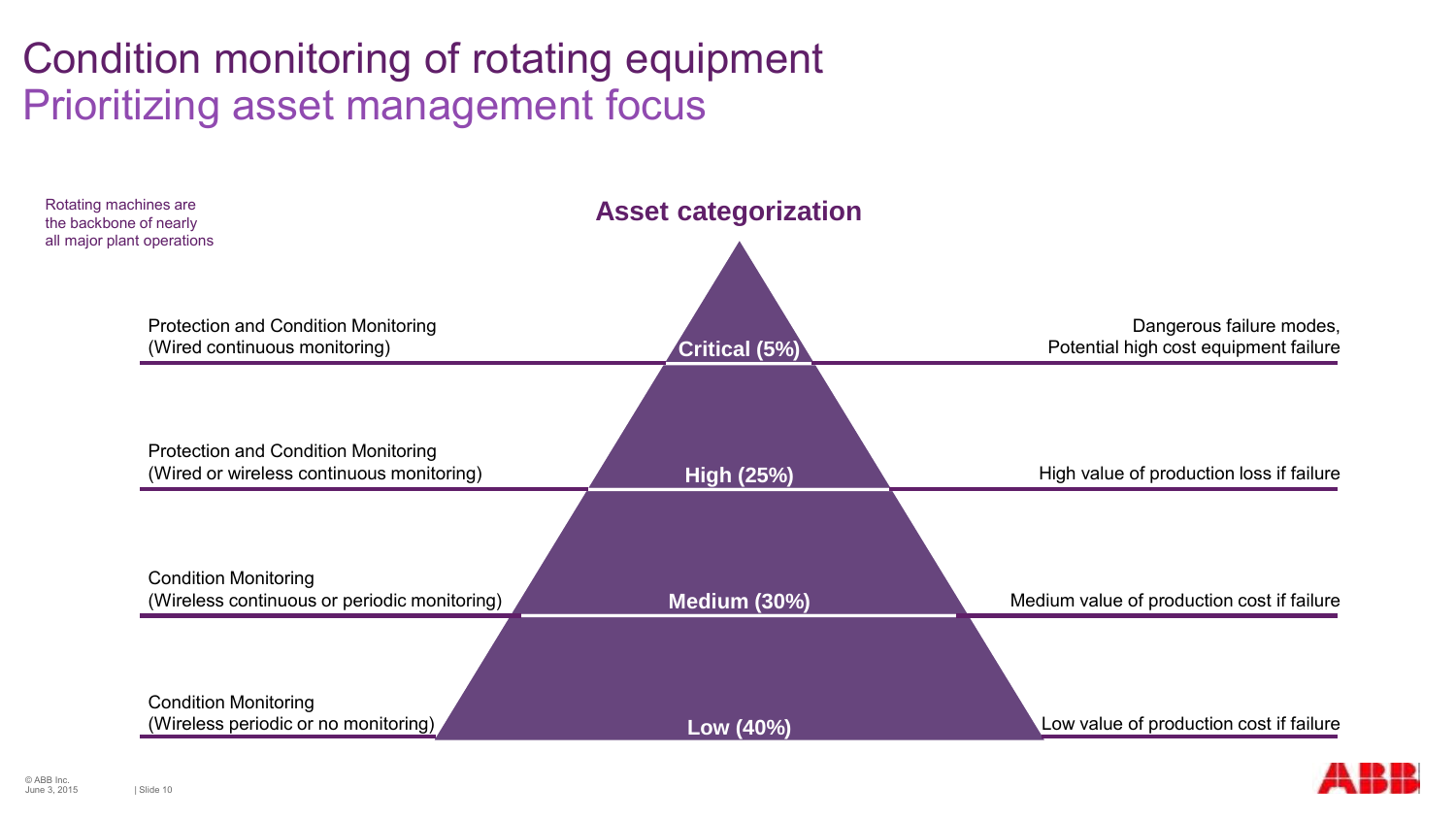## Condition monitoring of rotating equipment System overview

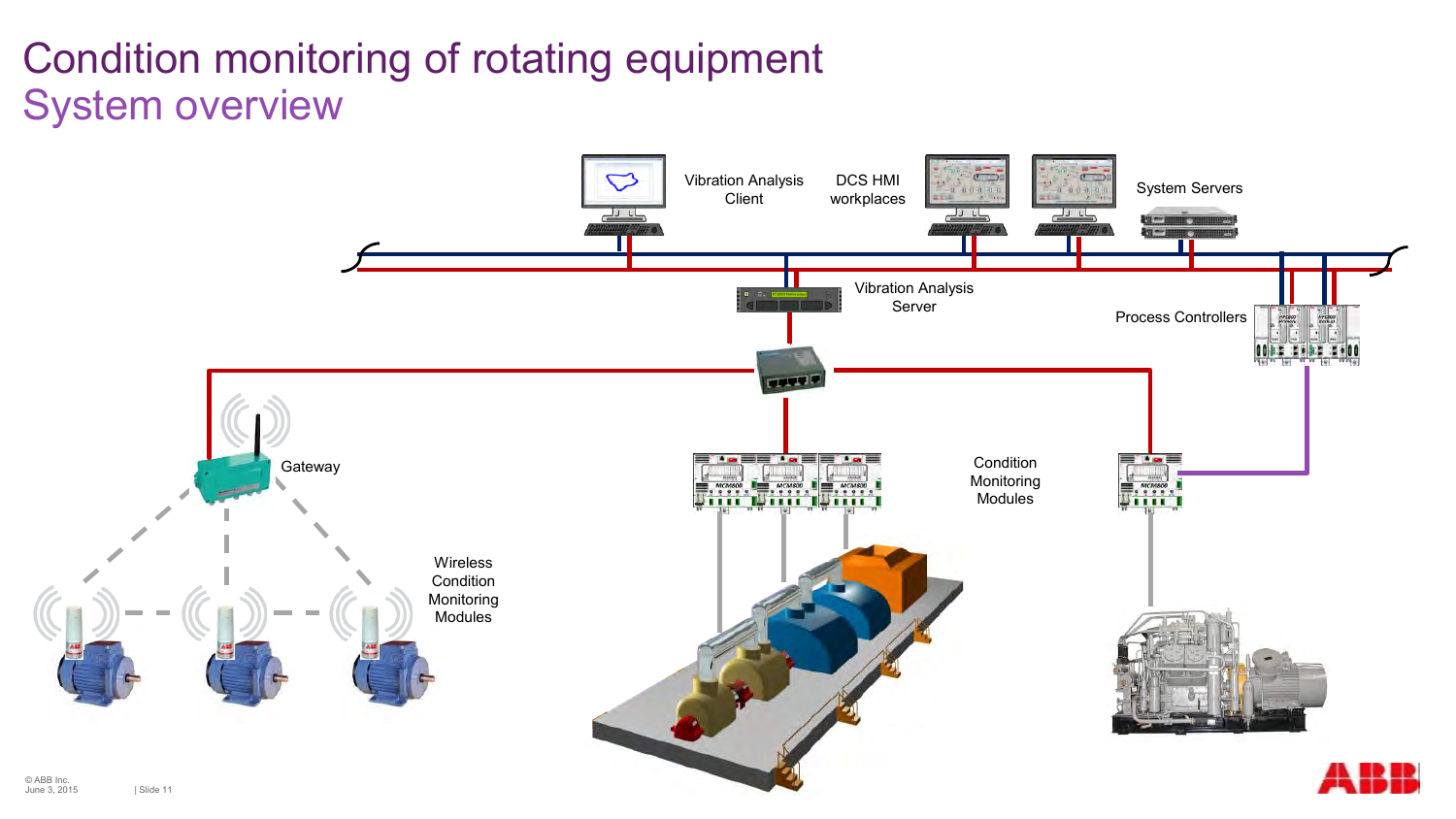## Condition Monitoring of Rotating Equipment Vibration analysis



Plot types allow vibration specialist to easily determine root cause of degrading rotating equipment performance

 Displays the waveform data and process variables in variety of plot types

| <b>Process variables</b> | <b>High-precision waveform data</b> |
|--------------------------|-------------------------------------|
| $X - Y$ plot             | Time waveform                       |
| Bode plot                | Direct orbit                        |
| Polar plot               | Direct time waveform                |
| Polar + trend plot       | (Full) spectrum                     |
| Filtered orbit plot      | (Full) cascade                      |
| Shaft centerline plot    |                                     |

- Monitor current condition of the equipment
- Compare present and past conditions to assist in predicting potential risks and failures, and preparing for schedule outages
- Allow configuration of the vibration modules prior to equipment operation

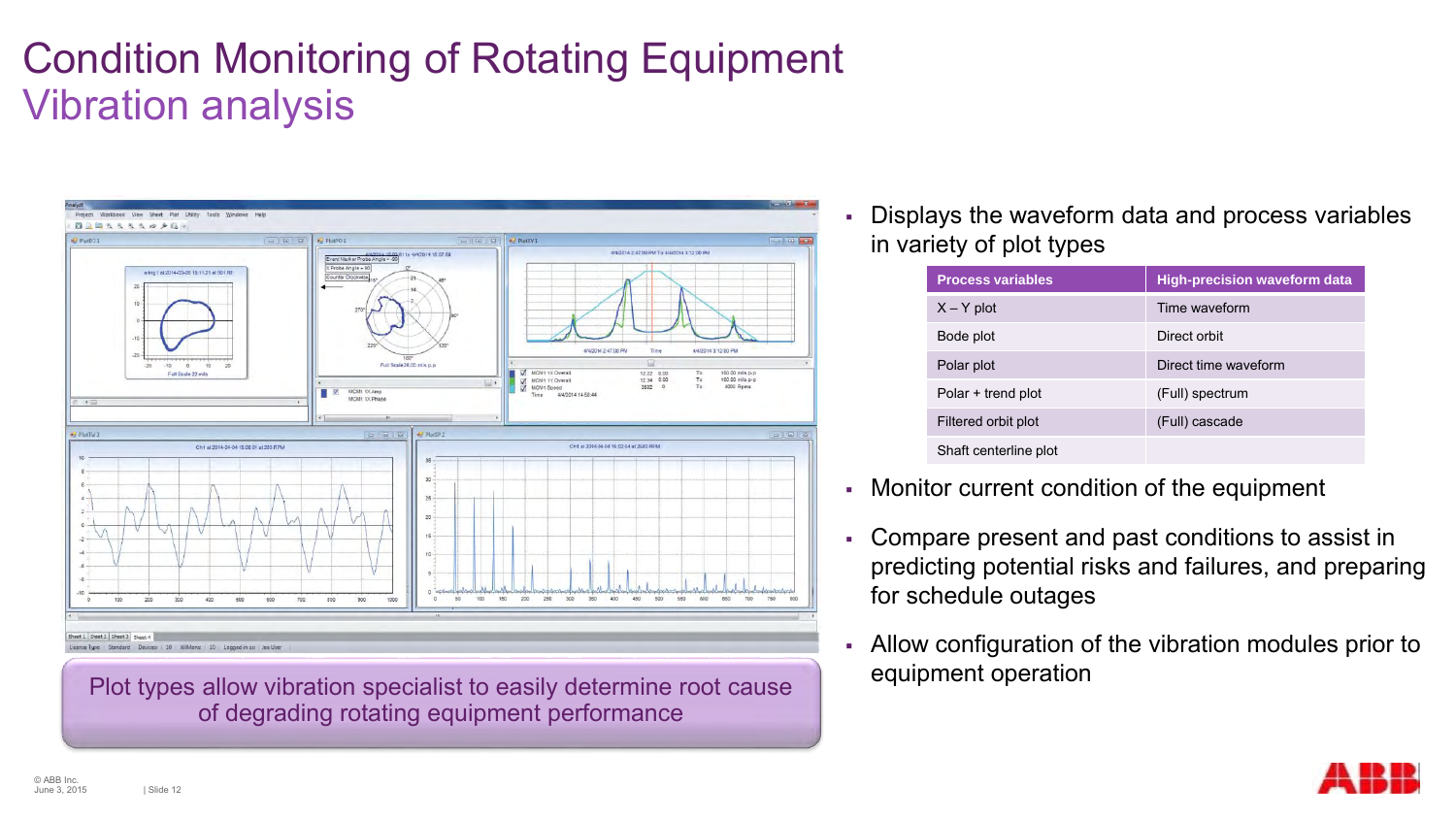## Condition Monitoring of Rotating Equipment Streamlined proactive remediation work process



- $\checkmark$  SMS alarm notification with remote users
- $\checkmark$  Detailed root cause analysis
- $\checkmark$  Easy communication with and navigation to asset specific CMMS activities
- Quick resolution of maintenance issues before catastrophic failure occurs



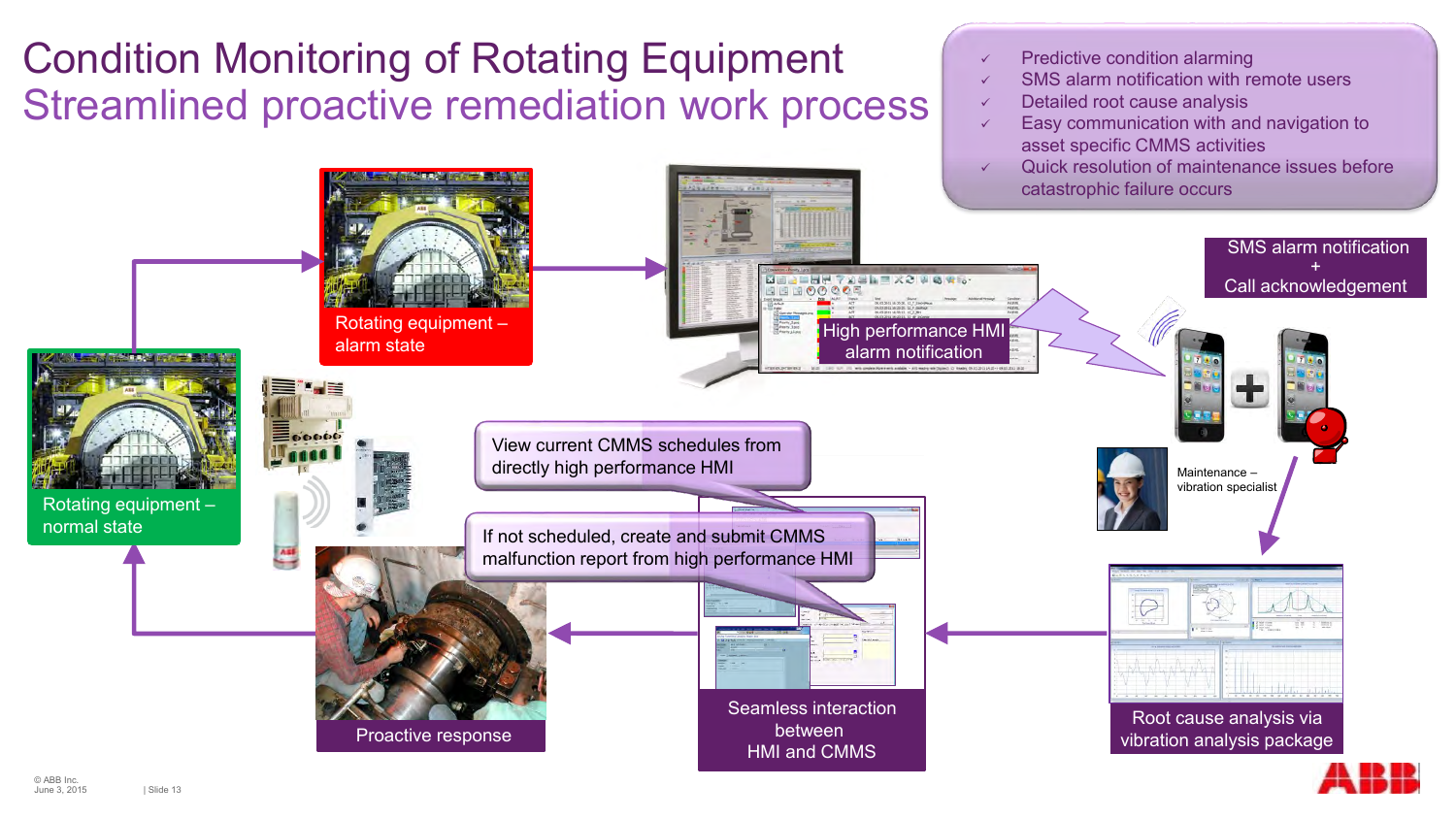## Condition monitoring of rotating equipment **Summary**



- Improves operation by using proactive rather than reactive maintenance
- Reduces annual maintenance costs by minimizing scheduled (but not required) maintenance practices
- Continuous on-line performance monitoring eliminates production losses due to unplanned outages
- Extends the life of rotating equipment by identifying performance degradation early (before costly replacement or service required)
- Minimizes safety events due to catastrophic failures
- Integration with DCS increases awareness of performance issues and streamlines the remediation process